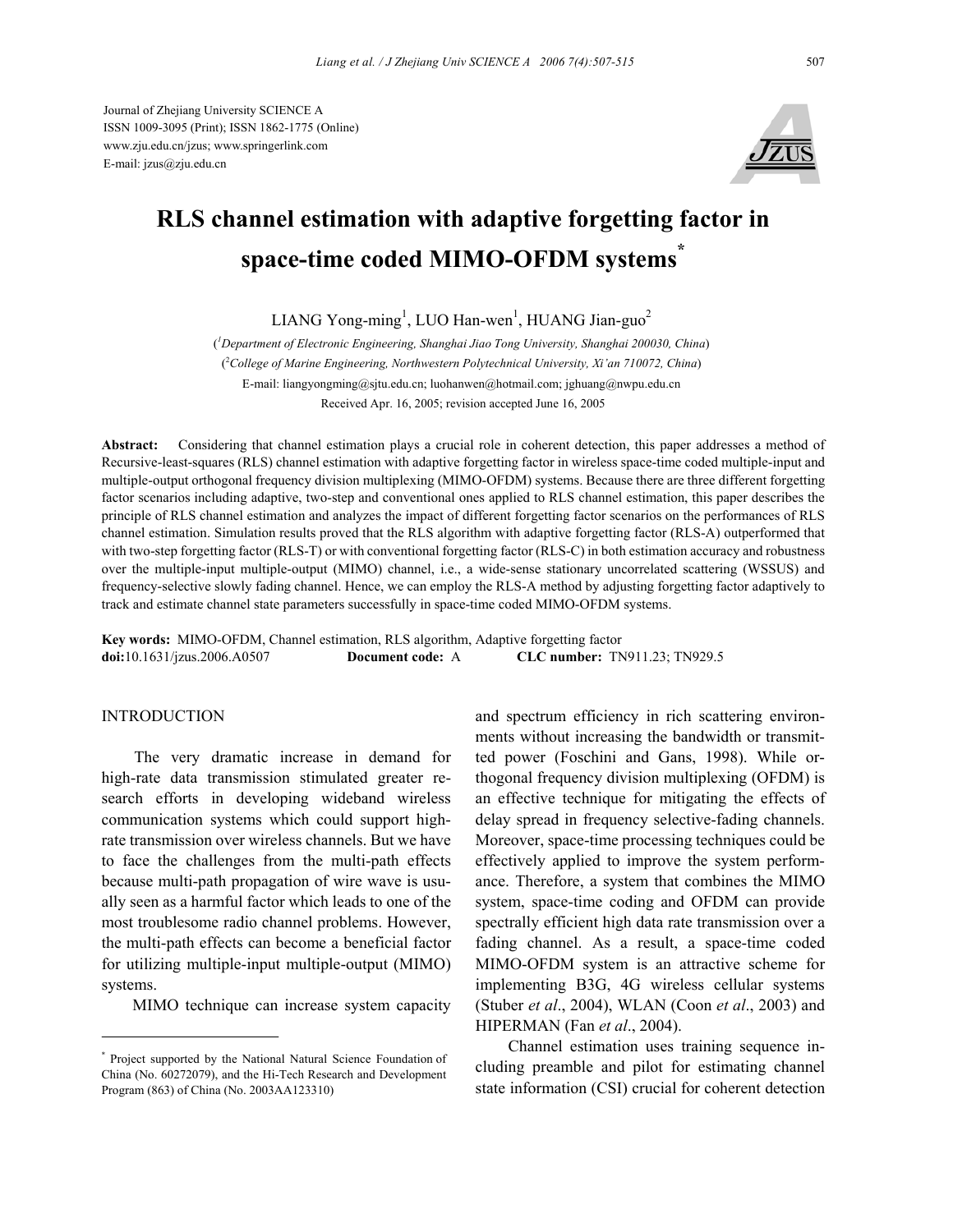in wireless communication systems. Training-sequence-aided channel estimation is very common in OFDM or CDMA systems and has been studied by many researchers. Li (2002) introduced a pilot-aided channel estimation method which can attain diversity and multiplexing gain in MIMO-OFDM systems. Schafhuber *et al*.(2003b) demonstrated a channel tracking and estimation method based on adaptive algorithm. This method exploited least-mean-square (LMS) adaptive filter not requiring knowledge of channel statistics (Haykin, 2003). Schafhuber *et al*.(2003a) proposed a channel estimation method based on adaptive Wiener filters for time-varying channel in wireless OFDM systems. For multi-user CDMA systems, a channel estimation method with RLS algorithm for the downlink was presented by Khuabut *et al*.(2004a). Khuabut *et al*.(2004b) introduced improvement of RLS channel estimation in forward link of MC-CDMA systems. Channel estimation is very important for the receiver and is an indirect method for improving the performance of the receiver, i.e., channel estimation supplies the receiver with channel state information for coherent detection. Liu and Xu (1995) introduced a method of multi-user blind channel estimation and spatial channel pre-equalization. Wong and Cheung (2004) proposed a new "fractional self-decorrelation" technique to enhance single-user-type DS-CDMA detectors' output SINR in blind space-time RAKE receivers. For MIMO systems, Sun *et al*.(2003) proposed RLS based adaptive approach iterative channel estimation combined with MIMO minimum mean square error (MMSE) equalizer by employing soft feedback information. And Benjebbour and Yoshida (2003) presented a simplification of the weights update from a MIMO-RLS to a modified MIMO-LMS algorithm for semi-adaptive ordered successive detection in MIMO wireless systems. Chen and Su (2004) introduced the RLS algorithm for estimating the MIMO channel in spatially correlated environments. As to space-time coded systems, Tarokh *et al*.(1998; 1999) introduced the orthogonal design of space-time block codes and corresponding data detection methods. Chueh *et al*.(2004) proposed an iterative adaptive receiver design using the multi-layer RLS algorithm with applications to layered space-time coded system. Cozzo and Hughes (2003) demonstrated a method of joint channel esti-

mation and data detection in space-time communications. The joint algorithm is realized by an iterative space-time receiver based on the expectation maximization (EM) algorithm. Suthaharan *et al*.(2003) proposed a computationally efficient adaptive channel estimation scheme for space-time block coded (STBC) MIMO-OFDM systems. The paper used the conventional RLS algorithm for channel estimation and MMSE interference cancellation (IC) method for signal detection.

We investigated the RLS channel estimation in space-time coded MIMO-OFDM systems in this paper. Alamouti (1998)'s space-time block code is employed in this paper. Compared with (Li, 2002), our RLS channel estimation scheme does not require the inversion of large matrix and prior knowledge of the second-order statistics (SOS) of channel and noise; compared with (Schafhuber *et al*., 2003a), our scheme does not employ the LMS (Schafhuber *et al*., 2003b) but the RLS adaptive filter instead of Wiener filters without any prior knowledge of the SOS; compared with (Khuabut *et al*., 2004a; 2004b; Liu and Xu, 1995; Wong and Cheung, 2004), our scheme is not applicable for CDMA systems but for MIMO-OFDM systems; compared with (Sun *et al*., 2003; Benjebbour and Yoshida, 2003), considering cyclic prefix (CP) mitigating inter-symbol interference (ISI) effectively, our scheme does not employ equalizers to mitigate ISI in the MIMO-OFDM system; compared with (Chen and Su, 2004), our scheme uses the WSSUS channel in place of the spatially correlated channel; compared with (Chueh *et al*., 2004; Cozzo and Hughes, 2003; Suthaharan *et al*., 2003), our scheme employs the Maximum Likelihood (ML) algorithm for signal detection instead of IC, EM or other algorithms; compared with (Sun *et al*., 2003; Chueh *et al*., 2004; Cozzo and Hughes, 2003), our scheme has low computational complexity because it neither applies iterative principle nor combines channel estimation with signal detection. Our scheme is designed to track and estimate WSSUS slowly time-varying channel in space-time coded MIMO-OFDM systems.

The rest of the paper is organized as follows. Firstly we briefly describe the MIMO-OFDM system and the WSSUS channel model. Secondly we propose a kind of preamble structure for RLS channel estimation. Thirdly the principle of RLS channel estima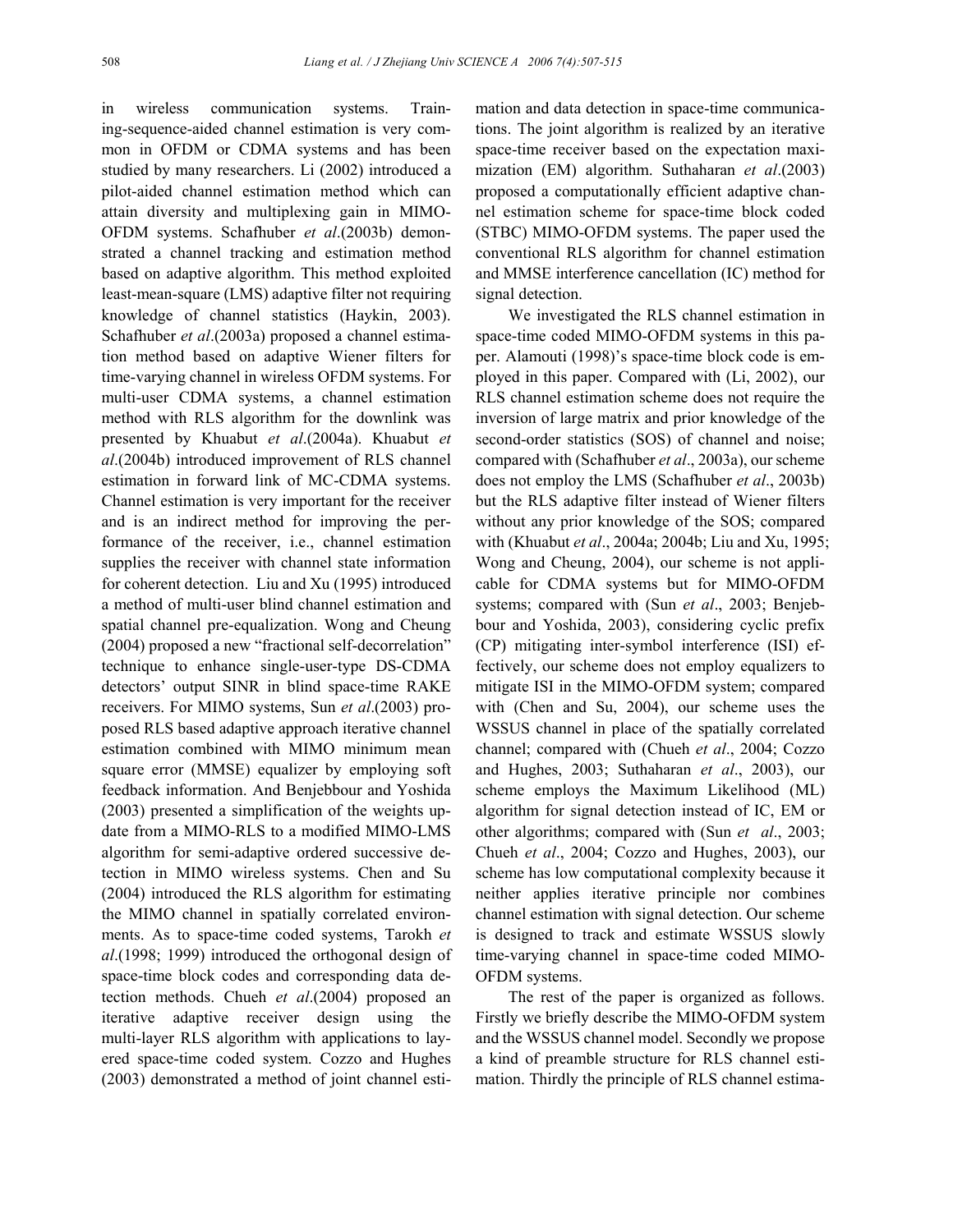tion is demonstrated in detail. Hereafter, we analyze three RLS algorithms including RLS-A, RLS-T and RLS-C respectively. Computer simulation results are provided to compare and evaluate the performances of different RLS algorithms including RLS-A, RLS-T and RLS-C. Finally, some beneficial conclusions are drawn.

# SYSTEM MODEL

As Fig.1 shows, we use  $N_T$  transmit antennas,  $N_R$ receive antennas, *n* OFDM symbols and *K* subcarriers in a MIMO-OFDM system. The transmitted symbol vector is shown below.

$$
a[n,k]=[a^{(1)}[n,k],...,a^{(N_{\text{T}})}[n,k]]^{\text{T}}, n \in \mathbb{Z}, k=0,...,K-1, (1)
$$

where  $a^{(i)}[n,k]$  denotes the symbol transmitted at the symbol time *n*, by subcarrier *k*, and antenna *i*. The *n*th OFDM symbol  $S_n[m]$  can be obtained by performing an inverse fast discrete Fourier transform (IFFT) to the  $a[n,k]$  and inserting a cyclic prefix of length  $L_{\text{CP}}$ ,

$$
\mathbf{S}_{n}[m] = \begin{cases} \frac{1}{\sqrt{KN_{\text{T}}}} \sum_{k=0}^{K-1} a[n,k] e^{j2\pi mk/K}, \ m = -L_{\text{CP}}, ..., K-1, \\ 0, \ \text{else.} \end{cases}
$$

Thus the duration of each OFDM symbol is  $N=K+L_{CP}$ . The overall baseband transmitted signal is



## CHANNEL MODEL

The complex baseband representation of wireless mobile channel impulse response of the  $N<sub>T</sub>$  transmitter and  $N_R$  receiver can be described by Eq.(3).

$$
h_{N_{\rm T}N_{\rm R}}(t,\tau) = \sum_{l} \xi_{N_{\rm T}N_{\rm R}}^{(l)}(t)c(\tau - \tau_{N_{\rm T}N_{\rm R}}^{(l)}), \tag{3}
$$

where  $\tau_{N_T N_R}^{(l)}$  is the delay of the *l*th path, and  $\xi_{N_T N_R}^{(l)}(t)$ is the complex amplitude of the *l*th path.  $\xi_{N_{\text{T}}N_{\text{R}}}^{(l)}(t)$  is wide-sense stationary (WSS) narrowband complex Gaussian random process, which is statistically independent of different paths and identically distributed (i.i.d.) for different *l*,  $N_T$  and  $N_R$ .

The frequency response at time *t* is

$$
H_{N_{R}N_{T}}(t,f) = \int_{-\infty}^{+\infty} h_{N_{R}N_{T}}(t,\tau) e^{j2\pi f\tau} d\tau
$$
  
=  $C(f) \sum_{l} \xi_{N_{R}N_{T}}^{(l)} e^{j2\pi f\tau_{k}},$  (4)

where

$$
C(f) = \int_{-\infty}^{+\infty} c(\tau) e^{-j2\pi f \tau} d\tau.
$$
 (5)

As Fig.1 shows, the signal from each receiver is formed by the parameter matrix  $H[m, l]$  of fading MIMO  $N_R \times N_T$  channel, the transmitted signal  $\mathbf{S}[m]$ , and the noise  $\eta[m]$ .  $\eta[m]$  is stationary white Gaussian noise with distribution expressed by  $N(0, \sigma_n^2 I)$ .

$$
r[m] = \sum_{l=0}^{L-1} H[m,l]S[m-l] + \eta[m]. \tag{6}
$$



**Fig.1 MIMO-OFDM system**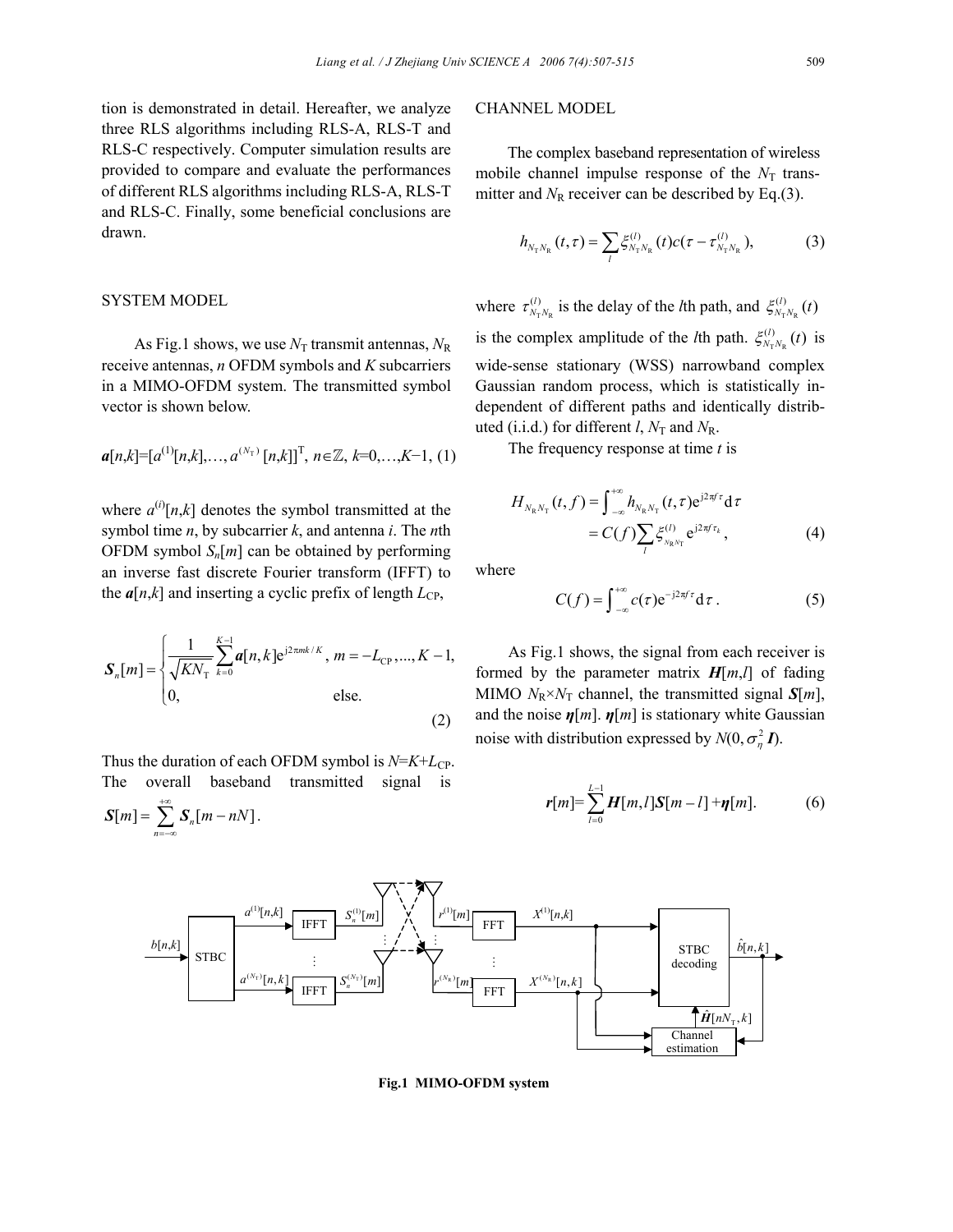We assume the channel of MIMO-OFDM system is uncorrelated scattering (US). And we further assume the length of channel tap *L* meet the relation  $L \leq L_{\text{CP}}+1$  in order to avoid inter-symbol-interference caused by multi-path effects. The receiver signal *r*[*m*] is demodulated by removing the cyclic prefix and performing FFT,

$$
X[n,k] = \frac{1}{\sqrt{K}} \sum_{m=0}^{K-1} r[nN+m] e^{-j2\pi km/K}.
$$
 (7)

If *H*[*m*,*l*] varies negligibly within one OFDM symbol, the input/output relation in this MIMO-OFDM system can be expressed as:

$$
X[n,k] = \hat{H}[n,k] a[n,k] + \hat{\eta}[n,k], \tag{8}
$$

here *X*[*n*,*k*],  $\hat{H}[n,k]$  and  $\hat{\eta}[n,k]$  are all  $N_R \times N_T$  matrixes, and  $a[n,k]$  is a  $N_T \times N_T$  matrix. The channel matrix  $\hat{H}[n,k]$  and noise matrix in the time/frequency domain is obtained through FFT as Eqs.(9) and (10) show.

$$
\hat{H}[n,k] = \frac{1}{\sqrt{N_{\rm T}}} \sum_{l=0}^{L-1} H[nN,l] e^{-j2\pi kl/K}, \qquad (9)
$$

$$
\hat{\eta}[n,k] = \frac{1}{\sqrt{K}} \sum_{m=0}^{K-1} \eta[nN+m] e^{-j2\pi km/K}.
$$
 (10)

## PREAMBLE STRUCTURE

This paper proposes an RLS channel estimation method using preamble symbols. The preamble structure consists of six preamble symbols and sixty data as Fig.2 shows. Barhumi *et al*.(2003) introduced a method which designs pilot structure on the principle of MMSE in MIMO-OFDM systems. This method proposed in (Barhumi *et al*., 2003) requires

that training sequences should be orthogonal to each other after phase shift. In order to make the preamble structure in Fig.2 meet the principles of (Barhumi *et al*., 2003), th10e preamble symbols are designed into orthogonal sequences. In order to process signals simply, the preamble sequences in different subcarriers but in the same OFDM symbol are the same in one antenna, and these preamble sequences from different antennas are orthogonal to each other. Fig.2 shows that all preamble sequences are inserted. *P* is the preamble matrix consisting of the preamble sequences from each antenna.  $P=[P_1, ..., P_{N_T}]$ , here  $P_n$ is a preamble sequence of one antenna and a cycle sequence whose period is  $N_{\text{T}}$ , i.e.,  $P_{n+N_n} = P_n$ .

$$
PP^{\mathrm{H}}=P^{\mathrm{H}}P=N_{\mathrm{T}}I.\tag{11}
$$

A convenient choice for  $P$  is  $N_T \times N_T$  FFT matrix. For example,  $N_T$ =4 gives  $P_1$ =[1,1,1,1]<sup>T</sup>,  $P_2$ =[1,-1,1,-1]<sup>T</sup>,  $P_3 = [1, -1, -1, 1]^T$ ,  $P_4 = [-1, -1, 1, 1]^T$ .



**Fig.2 Location of preamble and data symbols for one transmit antenna** 

# RLS ALGORITHM

The RLS channel estimation proposed in this paper consists of three steps as Fig.3 shows. We first determined the relation between input and output to obtain the channel parameters in the frequency domain and performed IFFT to obtain the channel parameters of the time/delay domain. In fact this step is a channel estimation method based on least-square



**Fig.3 Principle of channel estimation**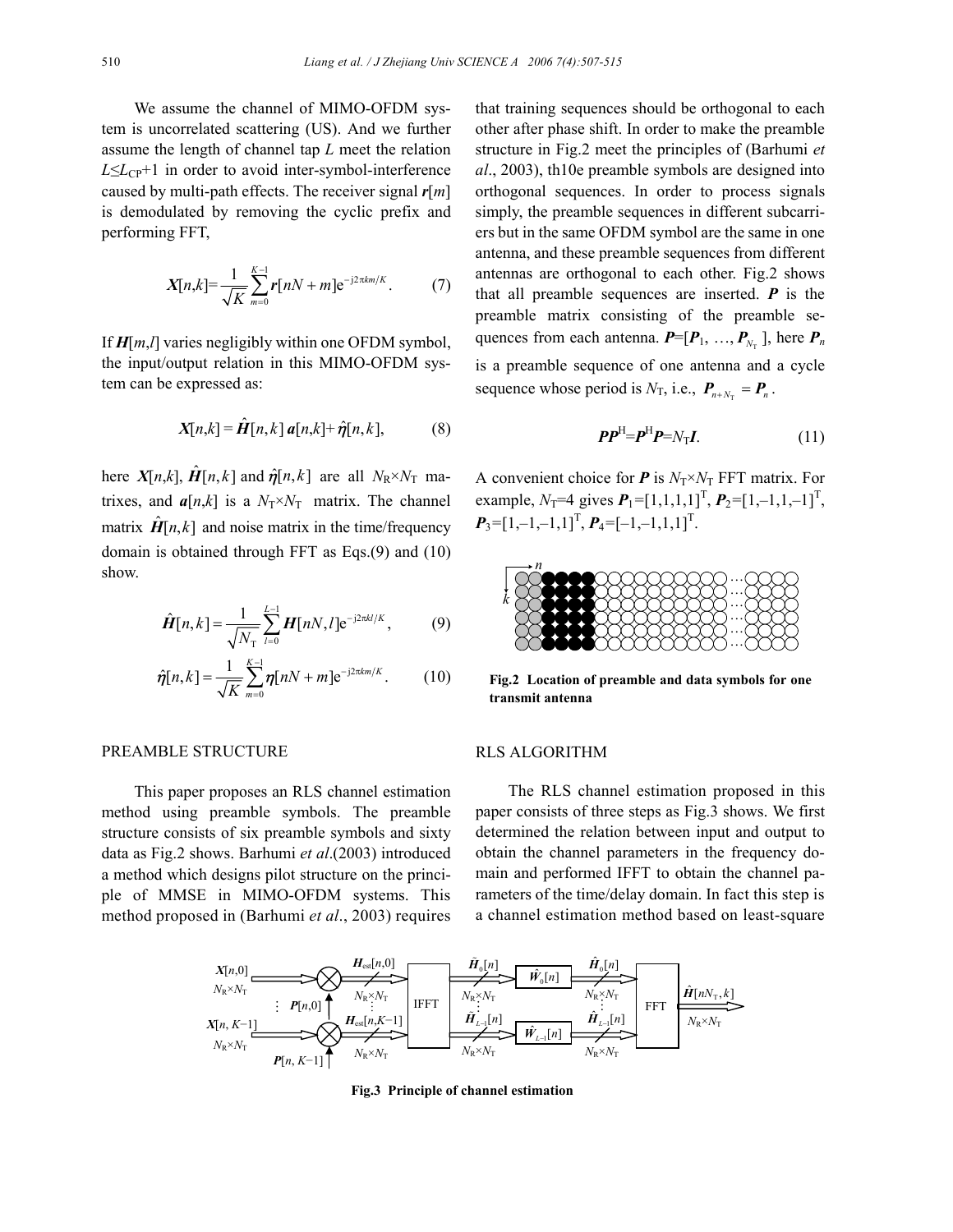(LS) algorithm without noise effect (Haykin, 2003). Then, we performed channel estimation with the help of RLS filter. Finally, we performed FFT to estimate the channel parameters in the time/frequency domain.

The RLS channel estimation is shown in Fig.4. Because the MIMO channel is considered as a WSSUS channel, different subchannels will be analyzed respectively in order to simplify the analysis. We can use the channel state parameter  $\tilde{H}_{i}[n]$  to draw the  $\hat{H}_{i}[n]$  in the time/delay domain by means of RLS filtering. If we apply the Wiener filter to channel estimation, we have to presuppose second-order statistics of channel and noise. To reduce the complexity of channel estimation, we propose the channel estimation based on RLS filter. This channel estimation needs no prior knowledge of channel and noise statistics and adjusts weight to estimate channel adaptively.



**Fig.4 Algorithm of adaptive filter**

For RLS filter, the adaptive algorithm is as given below:

$$
\hat{H}_{l}[n] = \hat{W}_{l}^{H}[n]\tilde{H}_{l}[n], n \ge 0, l = 0, 1, \dots, L_{\text{CP}}.
$$
 (12)

Estimation error,

$$
E_l[n] = Y_l[n] - \hat{W}_l^{\mathrm{H}}[n]\tilde{H}_l[n]. \tag{13}
$$

Weight update,

$$
\hat{W}_{i}[n] = \hat{W}_{i}[n-1] + k_{i}[n]E_{i}^{*}[n], n \ge 1.
$$
 (14)

 $k_l[n]$  is time-variant gain vector whose definition is in Eq.(15).

$$
\boldsymbol{k}_{l}[n] = \frac{\boldsymbol{Q}_{l}[n-1]\tilde{\boldsymbol{H}}_{l}[n]}{\lambda + \tilde{\boldsymbol{H}}_{l}[n]\boldsymbol{Q}_{l}[n-1]\tilde{\boldsymbol{H}}_{l}[n]}, n \ge 1, \qquad (15)
$$

$$
\mathbf{Q}_l[n] = \frac{1}{\lambda} (\mathbf{I} - \mathbf{k}_l[n] \tilde{\mathbf{H}}_l^{\mathrm{H}}[n]) \mathbf{P}_l[n-1], n \ge 1, \quad (16)
$$

here  $\tilde{H}_{l}[n] = \left[ \tilde{H}_{l}[n], \tilde{H}_{l}[n-1], ..., \tilde{H}_{l}[N-M+1] \right]^{T}$ , *M* is the length of RLS filter. For each antenna, the relation between the vector  $\tilde{H}_{\ell}[n]$  and the scalar  $\tilde{H}_i[n-i]$  is shown as below:

$$
\hat{\boldsymbol{H}}_l[n] = \sum_{m=0}^{M-1} \widehat{W}_l[m] \tilde{H}_l[n-m] = \hat{\boldsymbol{W}}_l^{\mathrm{H}}[m] \; \tilde{\boldsymbol{H}}_l[n]. \tag{17}
$$

where  $\hat{W}_i[m] = \begin{bmatrix} \widehat{W}_i[0] & \widehat{W}_i[1] & \dots & \widehat{W}_i[M-1] \end{bmatrix}^T$ . Initialization

$$
\hat{\mathbf{W}}_l[n] = [0, 0, ..., 0]^T
$$
 or  $\hat{\mathbf{W}}_l[n] = [1, 0, ..., 0]^T$ . (18)

For initialization of RLS recursion, we set

$$
\mathbf{Q}_{l}[0] = (\tilde{\boldsymbol{H}}_{l}[0]\tilde{\boldsymbol{H}}_{l}^{\mathrm{H}}[0] + \delta \boldsymbol{I})^{-1} = \frac{1}{\delta} \left[\boldsymbol{I} - \frac{\tilde{\boldsymbol{H}}_{l}[0]\tilde{\boldsymbol{H}}_{l}^{\mathrm{H}}[0]}{\left\|\tilde{\boldsymbol{H}}_{l}[0]\right\|^{2} + \delta}\right],
$$
\n(19)

$$
\boldsymbol{k}_{l}[0] = \boldsymbol{Q}_{l}[0]\tilde{\boldsymbol{H}}_{l}[0] = \frac{1}{\left\| \tilde{\boldsymbol{H}}_{l}[0] \right\|^{2} + \delta} \tilde{\boldsymbol{H}}_{l}[0],
$$
 (20)

where  $\delta$  is the regularization parameter.

For  $\hat{W}_i[n]$  of RLS filter, if the maximum delay L of actual channel is unknown in advance,  $L_{CP}+1$  taps filter will be applied to channel estimation.

Because we assume that the channel varies negligibly within whole OFDM symbols, we can obtain the channel parameter matrix in the time/frequency domain by performing FFT as Eq.(21) shows.

$$
\hat{H}[nN_{\rm T},k] = \frac{1}{\sqrt{N_{\rm T}}} \sum_{l=0}^{L-1} \hat{H}_l[n] e^{-j2\pi kl/K}.
$$
 (21)

# ADAPTIVE SCHEME

The channel estimation scenario is described below. Considering that the channel is slow fading,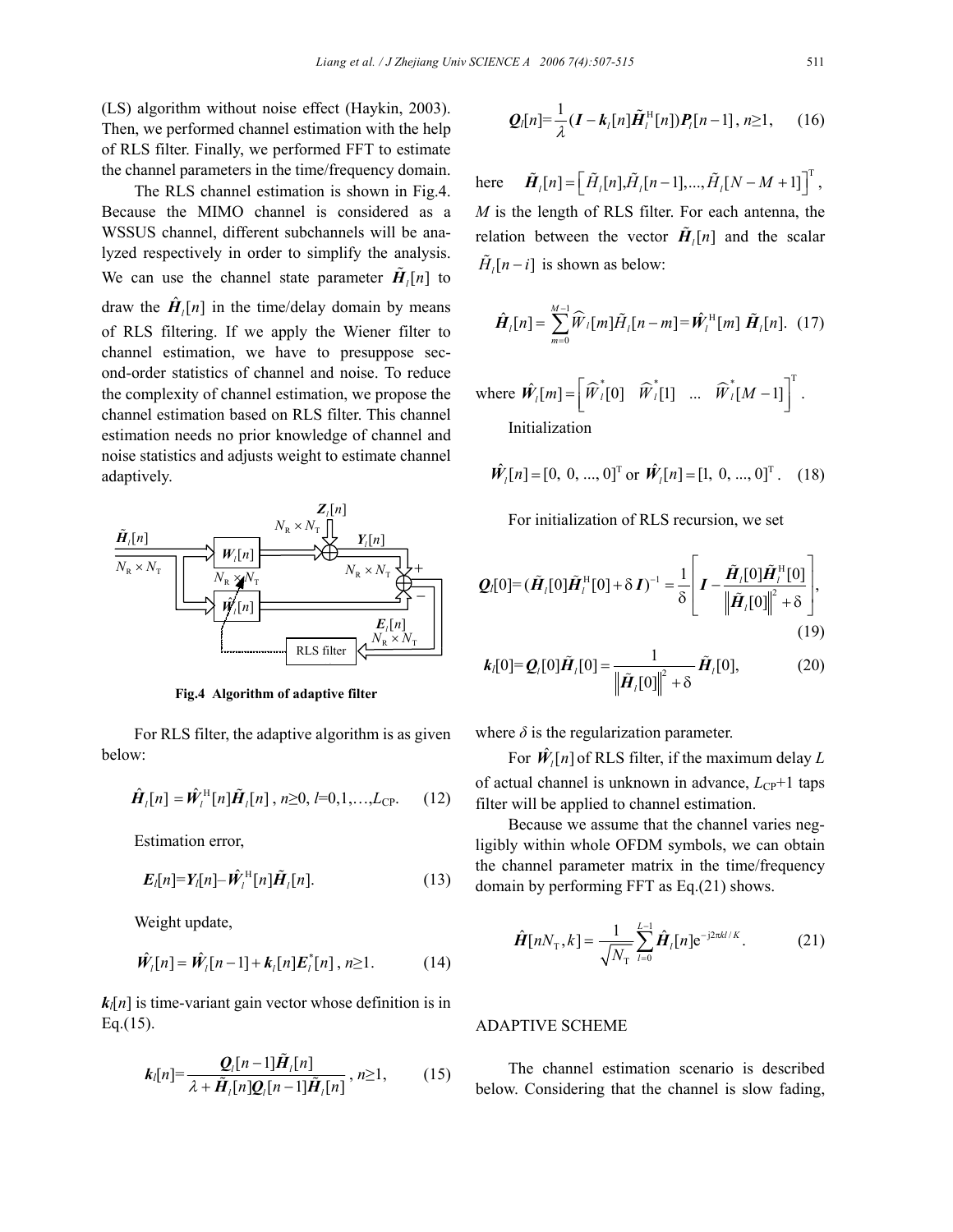the channel transfer functions of data symbols, i.e., *H* can be expressed by the channel transfer functions of the six preamble symbols, i.e.,  $H_1$ ,  $H_2$ ,  $H_3$ ,  $H_4$ ,  $H_5$  and  $H_6$  in the frequency domain. Eq.(22) is the channel transfer functions.

$$
H = \alpha_1 H_1 + \alpha_2 H_2 + \alpha_3 H_3 + \alpha_4 H_4 + \alpha_5 H_5 + \alpha_6 H_6, \quad (22)
$$

where

$$
\alpha_1 + \alpha_2 + \alpha_3 + \alpha_4 + \alpha_5 + \alpha_6 = 1. \tag{23}
$$

Here *αj*≥0, *j*=1,…,6.

There are two schemes for setting the weight values in this paper, i.e., Scheme A and Scheme B.

In Scheme A, the weight values including  $\alpha_1, \alpha_2$ ,  $\alpha_3$ ,  $\alpha_4$ ,  $\alpha_5$  and  $\alpha_6$  can be set equal values.

$$
\alpha_j = \alpha_{j+1} = 1/6, \ j = 1, \dots, 5. \tag{24}
$$

Scheme A is not reasonable. Because the channel is varying, equal weight values can not reflect different roles of the different preamble symbols.

In Scheme B,  $\alpha_1$ ,  $\alpha_2$ ,  $\alpha_3$ ,  $\alpha_4$ ,  $\alpha_5$  and  $\alpha_6$  can be set different weight values that reflect different roles of the different preamble symbols. Scheme B outperforms Scheme A because  $H_1$ ,  $H_2$ ,  $H_3$ ,  $H_4$ ,  $H_5$  and  $H_6$ play different roles on data channel *H*. It is obvious that  $H_1$ ,  $H_2$ ,  $H_3$ ,  $H_4$ ,  $H_5$  and  $H_6$  play more and more roles correspondingly in data channel  $H$  as the distances between  $H_i$  ( $i=1,2,...,6$ ) and  $H$  becomes shorter gradually in the time domain. So it is reasonable to set the weight values as follows:

$$
0 \leq a_j \leq a_{j+1} \leq 1, \ j = 1, \dots, 5. \tag{25}
$$

So the optimal selection of weight values is based on the channel characteristics and experiences and needs large computer simulations to determine. Therefore we can present a suboptimal scheme as follows:

$$
\begin{cases} \alpha_j = \alpha_{j-1} + q, \\ \alpha_j < 1/6, \\ j = 2, \dots, 6. \end{cases} \tag{26}
$$

Considering  $a_1$  playing 1/6 role on  $H$  at most, we can assume  $\alpha_1$ =0.10 and obtain the values of  $\alpha_2$ ,  $\alpha_3$ ,  $\alpha_4$ ,  $\alpha_5$ ,  $\alpha_6$  and *q*.

As  $H$  is decided by not only the weights, i.e.,  $\alpha_1$ ,  $\alpha_2$ ,  $\alpha_3$ ,  $\alpha_4$ ,  $\alpha_5$ ,  $\alpha_6$  but also the transfer functions, i.e.,  $H_1$ ,  $H_2$ ,  $H_3$ ,  $H_4$ ,  $H_5$ ,  $H_6$ , we can analyze the roles of the transfer functions. Since it is crucial for RLS channel estimation algorithm to select the forgetting factors to estimate the channel transfer functions of pilot symbols, there are three scenarios including RLS-C, RLS-T and RLS-A proposed in this paper.

In RLS-C scenario with conventional forgetting factor, we design the equal forgetting factor value for the whole preamble symbols. For example, RLS-C applies the parameters as follows:

$$
\begin{cases} \lambda_{j+1} = \lambda_j = 0.9, \ j = 1, ..., 5, \\ \delta = 0.1, \end{cases}
$$
 (27)

here  $\delta$  is the regularization parameter. The forgetting factor  $\lambda_i$  is a constant.

In RLS-T scenario with two-step forgetting factor, as Fig.2 shows, we design the low forgetting factor value for the first two preamble symbols in order to make the communication system depend on the channel information estimated from the recent correct preamble symbol. Further we design the high forgetting factor value for the later four preamble symbols in order to make the communication system depend on the statistical information of channel response, which is drawn by prior estimation. For example, RLS-T employs the parameters as follows:

$$
\begin{cases} \lambda_{j+1} = \lambda_j = 0.6, j = 1, \\ \lambda_{j+1} = \lambda_j = 0.9, j = 3,..., 5, \\ \delta = 0.1, \end{cases}
$$
 (28)

here the low value forgetting factor of the first two preamble symbols is a constant, i.e.,  $\lambda$ =0.60 and the high value forgetting factor of the later four preamble symbols is another constant, *λ*=0.90.

In RLS-A scenario with adaptive forgetting factor, we design variant forgetting factor value for all preamble symbols and apply an initial forgetting factor value to the first preamble symbol, and make all forgetting factors have a fixed positive learning rate, with the remainder preamble symbols all having different forgetting factors. Selection of the initial forgetting factor value and the learning rate is based on the factors such as channel characteristics, algorithm requirements and computer simulation results. For example, RLS-A applies the parameters as follows: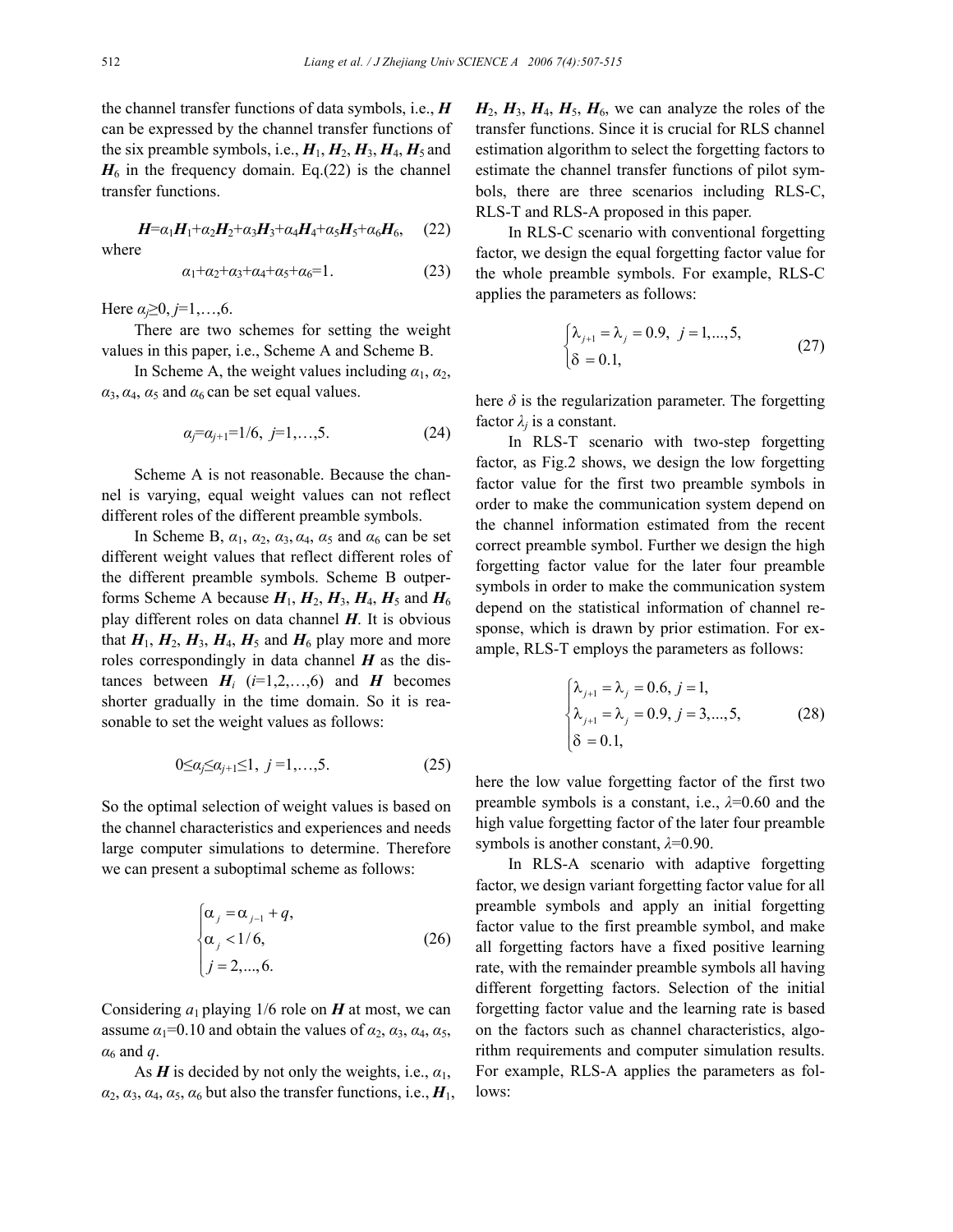$$
\begin{cases}\n\lambda_{j+1} = \lambda_j + v, \ j = 1, ..., 5, \\
\lambda_1 = 0.9, \\
v = 0.01, \\
\delta = 0.1,\n\end{cases}
$$
\n(29)

here *v* is the learning rate.

# **SIMULATIONS**

The parameters of the simulation system are shown in Table 1. And the simulation channel is the Jakes model shown in Table 2. We apply 16 taps to capture channel parameters in the time/delay domain. Our space-time coding scenario is a rate 1/2 space-time orthogonal block code as Alamouti designed. And the receiver uses the ML algorithm to detect the space-time code. After computer simulations, some curves of convergence, MSE, BER and robustness were obtained. Thus we can compare and analyze the RLS algorithms, i.e., RLS-C, RLS-T and RLS-A.

| Simulation parameters | Parameters values        |  |  |
|-----------------------|--------------------------|--|--|
| MIMO scheme           | $4\times4$ antenna pairs |  |  |
| Carrier frequency     | 4 GHz                    |  |  |
| Bandwidth             | 6 MHz                    |  |  |
| Subcarrier number     | 64                       |  |  |
| Subcarrier separation | $100$ kHz                |  |  |
| Length of CP          | 15                       |  |  |
| Modulation scheme     | <b>OPSK</b>              |  |  |
| Space-time coder      | Alamouti STBC, 1/2 rate  |  |  |
| Space-time decoder    | ML                       |  |  |
| RLS adaptive scheme   | Scheme B                 |  |  |
| RLS forgetting factor | RLS-C, RLS-T, RLS-A      |  |  |
| RLS filter length     | $M=4$                    |  |  |
| LMS step parameter    | $u=0.03$                 |  |  |
| LMS filter length     | $M=4$                    |  |  |

| <b>Table 2 Channel model</b> |                             |                   |              |                 |  |
|------------------------------|-----------------------------|-------------------|--------------|-----------------|--|
| Channel                      | Path                        | Delay             | Power delay  | Mobile velocity |  |
| type                         | No.                         | (n <sub>S</sub> ) | profile (dB) | (km/h)          |  |
| <b>ITU Jakes</b>             |                             | 0                 | $-1.78$      |                 |  |
| channel                      | $\mathcal{D}_{\mathcal{A}}$ | 260               | 0.00         |                 |  |
|                              | 3                           | 520               | $-747$       | ٩               |  |
|                              | 4                           | 780               | $-10.00$     |                 |  |
|                              | 5                           | 1040              | $-12.62$     |                 |  |

#### **Computational complexity**

Because the LS algorithm is only a part of the LMS or RLS algorithm, its computational complexity is lowest. The computational complexity of the LMS algorithm is lower than the RLS algorithm. If the computational complexity order of the LMS algorithm is  $\gamma[M(L_{CP}+1)]$ , the computational complexity order of the RLS algorithm will be  $\gamma[M^2(L_{CP}+1)]$ .

## **MSE**

Fig.5 shows very obviously that MSE performances are in the order RLS-A>RLS-T>RLS-C although RLS-C can very easily select forgetting factor values. Therefore, selection of the adaptive or two-step forgetting factor should be based on channel characteristics, experimentations and experiences. Fig.5 also shows that RLS-A, RLS-T and RLS-C have the same computational complexity and better MSE performance than LMS and LS algorithms.



## **BER**

Fig.6 shows that RLS-A outperforms RLS-T and RLS-C in terms of BER performance and that the three RLS algorithms have better BER performance than LMS or LS algorithm. So it is preferable to employ RLS algorithm instead of LMS or LS algorithm to track and estimate channel characteristics. However, the relatively low computational complexity of LMS and LS is probably a trade-off between good estimation accuracy and low computational complexity.

#### **Robustness**

Although RLS-A, RLS-T and RLS-C have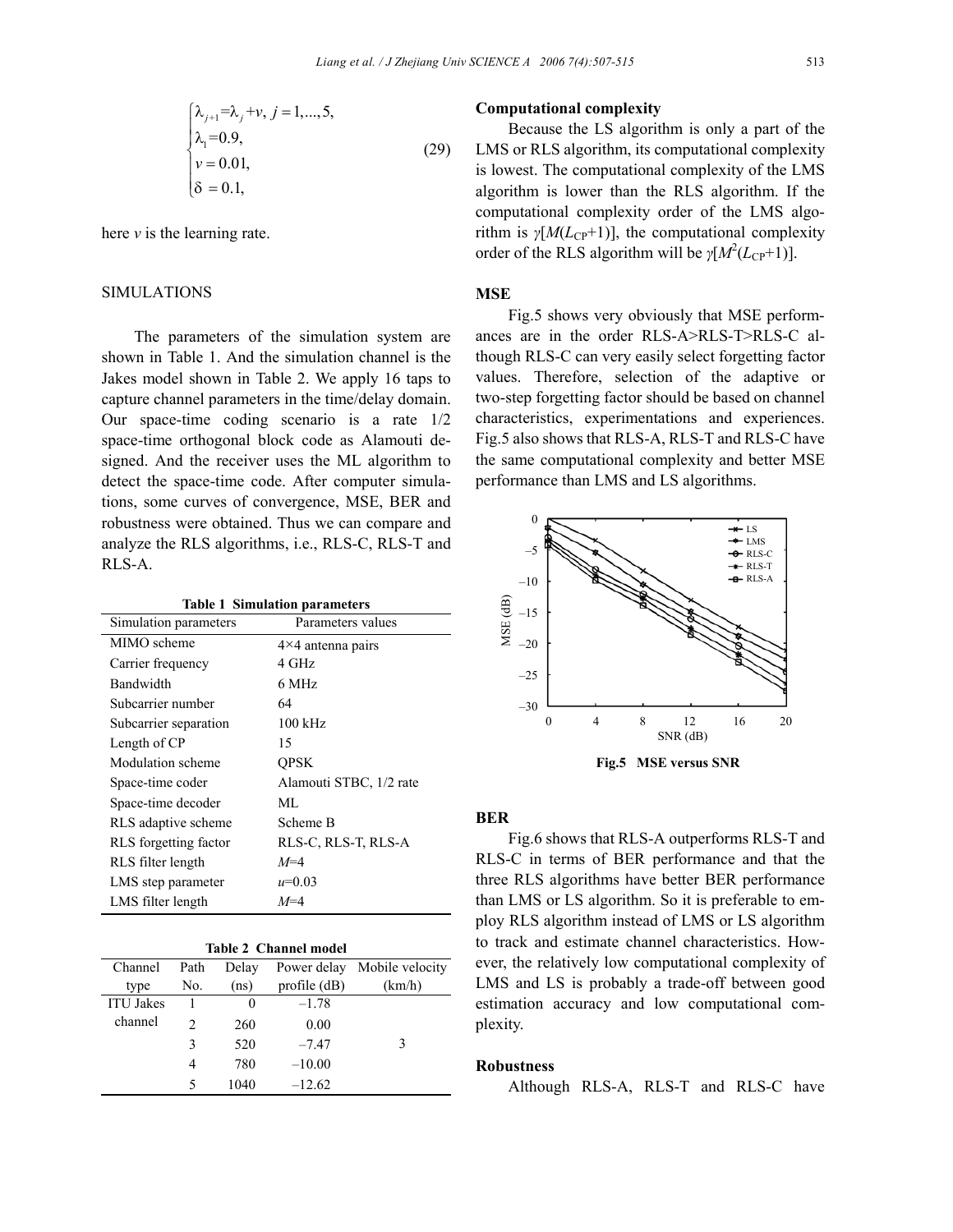nearly no enormous difference in robustness as Fig.7 shows, we found that RLS-A is less sensitive than RLS-T and RLS-C to the increase of the maximum Doppler frequency on condition of SNR=0 dB, and that among the three RLS algorithms RLS-C is most sensitive to maximum Doppler frequency. RLS-A, RLS-T and RLS-C have obviously better performance than LMS and LS algorithm on condition of different maximum Doppler frequencies. As a result, compared to RLS-T and RLS-C, the RLS-A algorithm performs more efficiently in high fading channels.



**Fig.7 BER versus maximum Doppler frequency** 

# **Adaptive scheme comparison**

As stated above, Scheme A has equal weight values. RLS-C′, RLS-T′ and RLS-A′ represent Scheme A's three RLS algorithms as Fig.8 shows. Scheme B obviously outperforms Scheme A in terms of BER performance. So Scheme B is designed specially to reflect channel characteristics.



**Fig.8 Scheme A versus Scheme B**

## **CONCLUSION**

This paper demonstrates a preamble-aided RLS channel estimation method with adaptive forgetting factor in space-time coded MIMO-OFDM systems. The method exploits preamble symbols to obtain channel parameters based on LS algorithm without noise effect, and obtain channel parameters by applying RLS algorithm. Simulation results proved that the RLS algorithm with adaptive forgetting factor outperforms those with two-step and conventional forgetting factors in terms of estimation accuracy and robustness performances in frequency-selective fading channels.

So we can select a reasonable forgetting factor scenario in space-time coded MIMO-OFDM systems according to different channel characteristics. Furthermore, when the channel conditions are too bad or the forgetting factor is not selected reasonably, the RLS algorithm with conventional forgetting factor or two-step one will be unstable or unrobust. Therefore, the RLS-A channel estimation method proposed in this paper can overcome disadvantages caused by bad propagation environments by means of adjusting forgetting factor value adaptively in space-timed coded MIMO-OFDM systems. As a result, preamble-aided RLS channel estimation with adaptive forgetting factor can be applied more efficiently to the MIMO-OFDM systems, such as B3G of cellular systems, 802.11n WLAN, HIPERMAN, etc.

## **References**

Alamouti, S.M., 1998. A simple transmit diversity technique for wireless communications. *IEEE Journal Select. Areas*